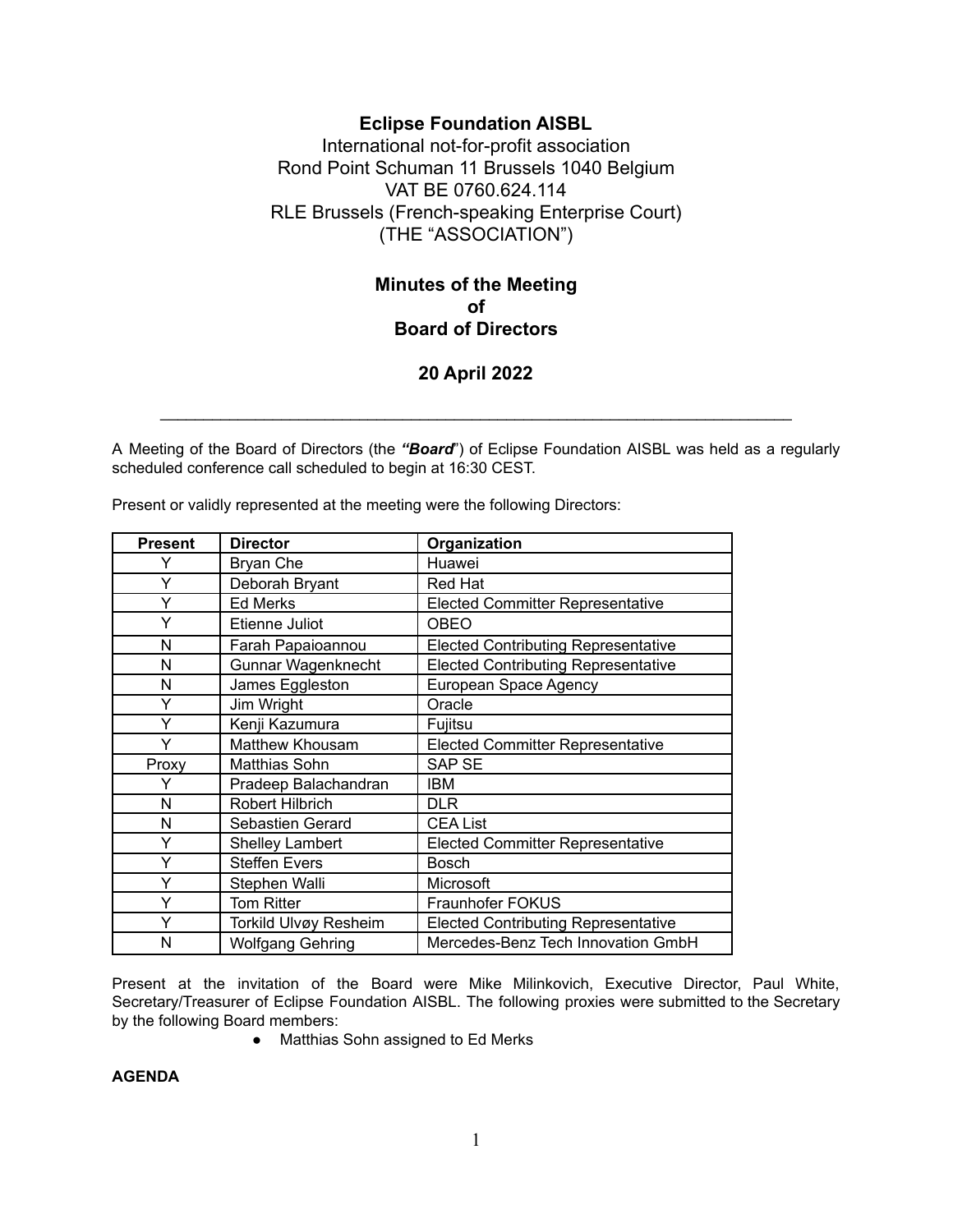The following agenda was proposed for the meeting, the materials for which were posted on the EF Board portal.

- 1. Roll Call and Approval of Agenda
- 2. General Business
	- Approval of March 23-24, 2022 Board meeting full and abridged minutes
	- Approval of appointment of new Committer Directors Shelley Lambert and Matthew Khouzam
	- Approval of appointment of Wolfgang Gehring to the Compensation committee
	- Approval of modifications to the Eclipse Foundation AISBL Membership Agreement Schedule C - Fee Schedule
	- Approval of Proposal to approve distribution by Eclipse Kiso-testing of pyXCP
- 3. Approval of changes to the Working Group Process
- 4. Update on negotiations with OpenAtom Foundation re. OpenHarmony cooperation agreement

#### Adjournment

#### **VALIDITY**

The Secretary established from the attendance list that a quorum of members were present or properly represented, that the meeting had been validly convened, and the meeting could validly deliberate and decide on the matters listed on the agenda.

#### **GENERAL BUSINESS**

The meeting was called to order at 16:35 CEST by Mike Milinkovich.

The Board agreed that for all decisions to be taken during the meeting, votes would be held by the Executive Director asking members to voice: a) those voting in favor, b) those voting against, and c) those abstaining.

#### 1. Approval of Agenda

Mike Milinkovich reviewed the agenda with the Board. With all Board members present or validly represented at the meeting voting in favor, the agenda was approved unanimously by the Board.

#### 2. General Business

#### **Minutes**

Mike Milinkovich introduced a discussion of the full and abridged minutes of the March 23-24, 2022 Board Meeting, attached as *Appendix 2*. With all Board members present or validly represented at the meeting voting in favor, the Board unanimously passed the following resolution:

RESOLVED, the Board approves the draft minutes of the March 23-24, 2022 Board Meeting as circulated.

#### 3. Approval of appointment of new Committer Directors Shelley Lambert and Matthew Khouzam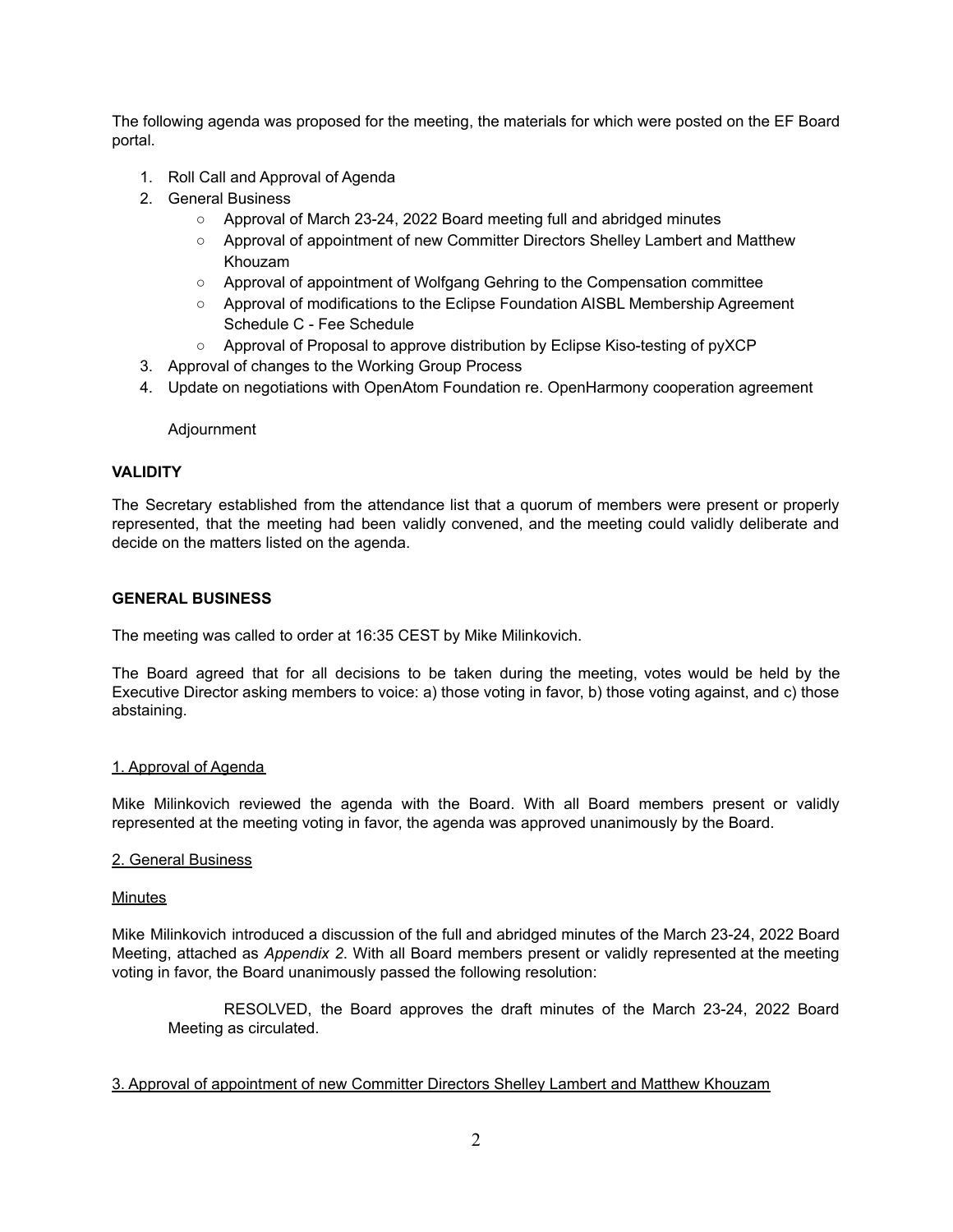Mike Milinkovich informed the Board that Committer directors Chris Aniszczyk and Kevin Sutter resigned from the Eclipse Foundation AISBL Board of Directors effective March 31, 2022 as their term expired. Shelley Lambert and Matthew Khouzam were elected in this year's election as new Committer directors. Mike Milinkovich is proposing that they be appointed to the Eclipse Foundation AISBL Board of Directors.

The Board unanimously passed the following resolutions:

WHEREAS, Chris Aniszczyk and Kevin Sutter have resigned as Committer Directors from the Board; therefore

RESOLVED, the Board approves, in accordance with Article 24.7 of the Bylaws, that Shelley Lambert and Matthew Khousam are co-opted as Committer Member Director, as that term is defined in the Bylaws, as from as the date of this meeting until the next general assembly that will decide on the new Board to be subsequently appointed. In accordance with article 27.1 of the Bylaws, his mandate will not be remunerated; and

RESOLVED FURTHER, the Board grants power to Ruth Wirtz, Laurent De Pauw, and Nora Myriam Lazar, attorneys-at-law with office at Bastion Tower, Marsveldplein 5, 1050 Brussels, or any other attorney-at-law from the firm Osborne Clarke, with office at the same address, each acting alone and with power to substitute, to act on behalf of the Eclipse Foundation AISBL in order to comply with the legal requirements resulting from these minutes, and in particular the publication of an extract of these minutes in the Annexes to the Belgian State Gazette and the updating of the Eclipse Foundation AISBL registration information at the register of legal persons of the Belgian Crossroads Bank of Enterprises. The proxies are authorized to sign every document, form, register, notification or letter and to take every necessary step towards the Enterprise Court, the one-stop business shops and the Belgian Crossroads Bank of Enterprises and more generally, to undertake any action necessary following these minutes.

#### 4. Approval of Wolfgang Gehring to the Compensation committee

Wolfgang Gehring is proposing that he be appointed to the Compensation Committee. For the information of Board members, this will result in the Compensation Committee comprising of Pradeep Balachandran (IBM), and Stephen Walli (Microsoft Corp) and Wolfgang Gehring (Mercedes-Benz Tech Innovation GmbH).

The Board unanimously passed the following resolution:

RESOLVED, Wolfgang Gehring is appointed to the Board's Compensation Committee.

### 5. Approval of modifications to the Eclipse Foundation AISBL Membership Agreement Schedule C - Fee **Schedule**

The Executive Director proposed revisions of the Foundation's membership fees for for-profit Associate members effective July 1, 2022, as discussed at the previous board meeting. The related material for which is attached as *Appendix 5*.

The Board unanimously passed the following resolution:

RESOLVED, the Board approves the amendment of Schedule C of the Eclipse Foundation AISBL Membership Agreement in the form as originally provided to the directors on April 6, 2022, and as presented, with the amended Schedule C of the Membership Agreement to take effect July 1, 2022.

### 6. Approval of Proposal to approve distribution by Eclipse Kiso-testing of pyXCP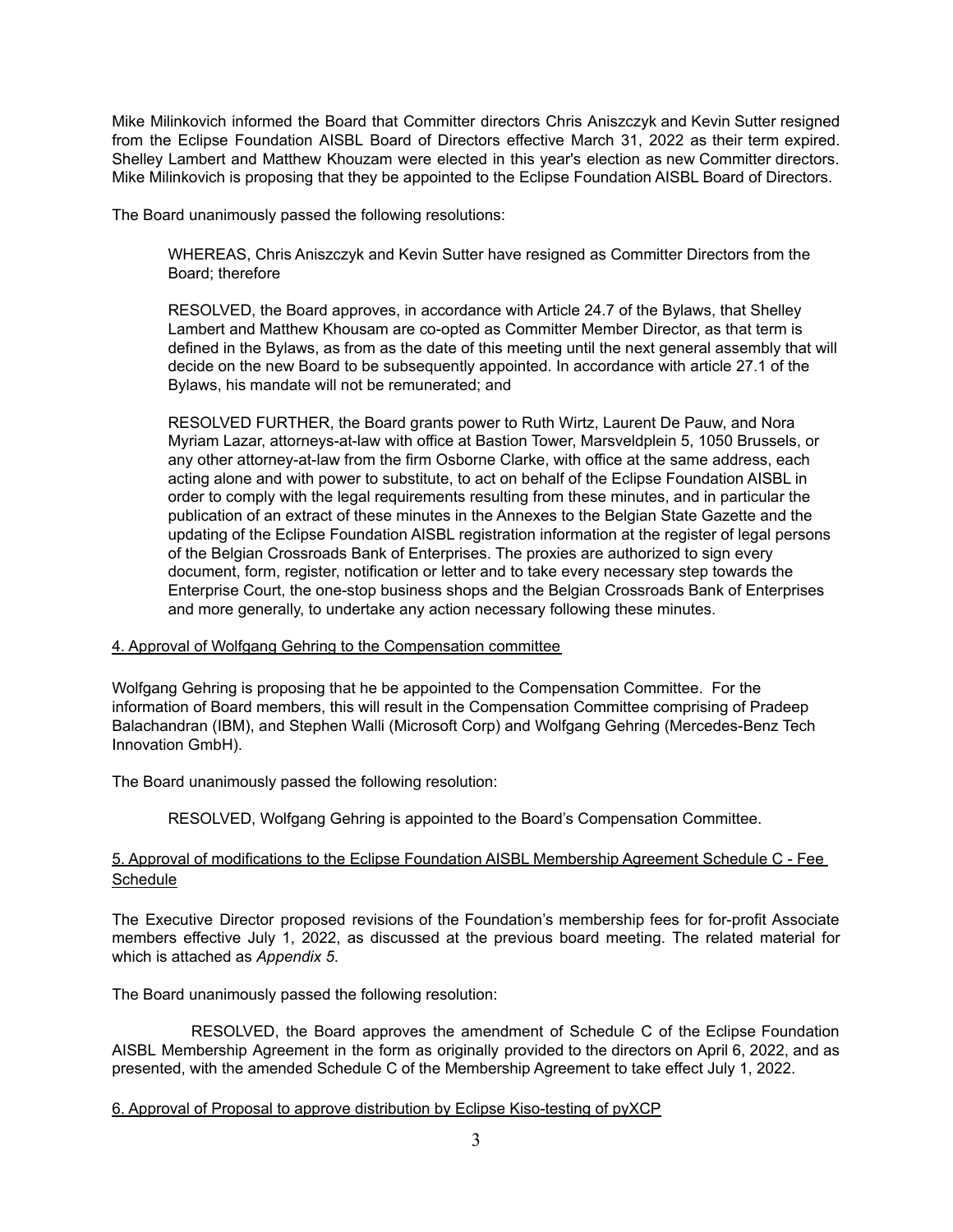The Executive Director introduced a discussion regarding the distribution by Eclipse Kiso-testing of pyXCP. The related material for which is attached as *Appendix 6*.

The Board unanimously passed the following resolution:

RESOLVED, that the Board approves the distribution by the Eclipse Kiso-testing project of the pyXCP library under the LGPL-3.0.

Mike Milinkovich took the action item to confirm with the project lead they have the requisite rights to permit this distribution to occur.

#### 7. Approval of changes to the Working Group Process

The Executive Director introduced a discussion on the updated Eclipse Foundation Working Group Process (EFWGP). The related material for which is attached as *Appendix 7*.

Mike reminded the Board they had approved revisions to the Eclipse Foundation Specification Process (EFSP) in October, 2021. In part, the revisions clarified how the Patent License regime to be used by the working group would be selected. The motivation in doing so was to simplify the process for new working groups by providing a default choice of the Implementation Patent License. The changes to the EFWGP being proposed here will bring the EFWGP in line with the amendments to the EFSP. No other changes are being contemplated at this time.

The Board unanimously passed the following resolution:

RESOLVED, that the Board approves the Eclipse Foundation Working Group Process (EFWGP) as presented.

#### 9. Update on negotiations with OpenAtom Foundation re. OpenHarmony cooperation agreement

Mike Milinkovich informed the Board that the negotiations are proceeding well. He also reminded the Board he will provide a draft of the proposed final agreement for their consideration once it is available.

#### 10. Other Business

Deborah Bryant informed the Board that she is resigning from the Association's Board, effective April 30, 2022.

The Board unanimously passed the following resolution:

RESOLVED, the Board thanks Deborah Bryant for her years of service and tremendous contributions to the Association and the Board.

#### **Action Item:**

● Mike Milinkovich to confirm with the project lead that they have the requisite rights to permit this distribution to occur.

The meeting was adjourned on April 20 at 17:00 CEST.